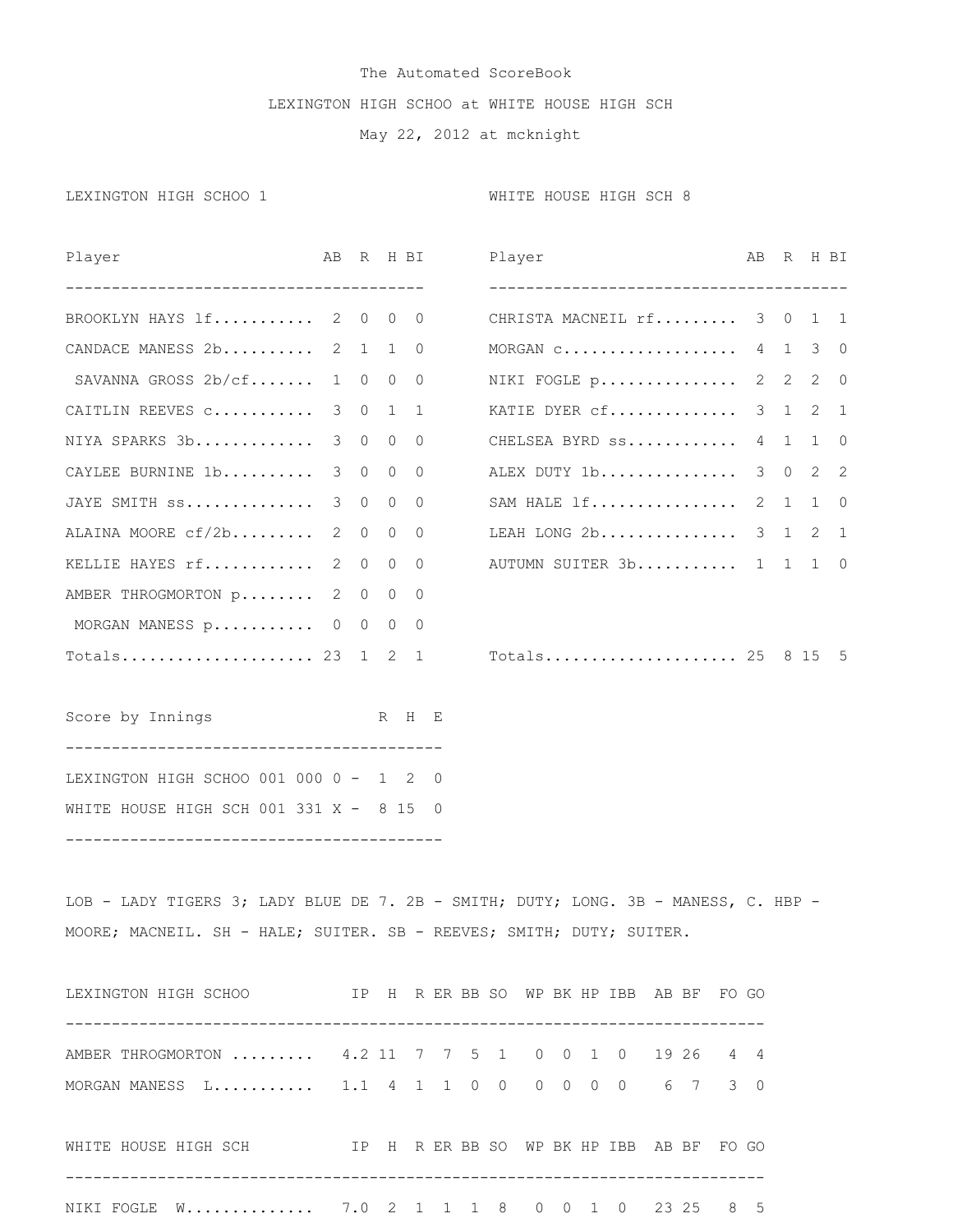HBP - by FOGLE (MOORE); by THROGMORTON (MACNEIL).

Strikeouts - GROSS; SPARKS 2; SMITH 2; HAYES; THROGMORTON 2; HALE. Walks - HAYS; FOGLE 2; DYER; DUTY; SUITER.

Umpires -

Start: 5:00 Time: 1 hr 45 Attendance:

Game: AA01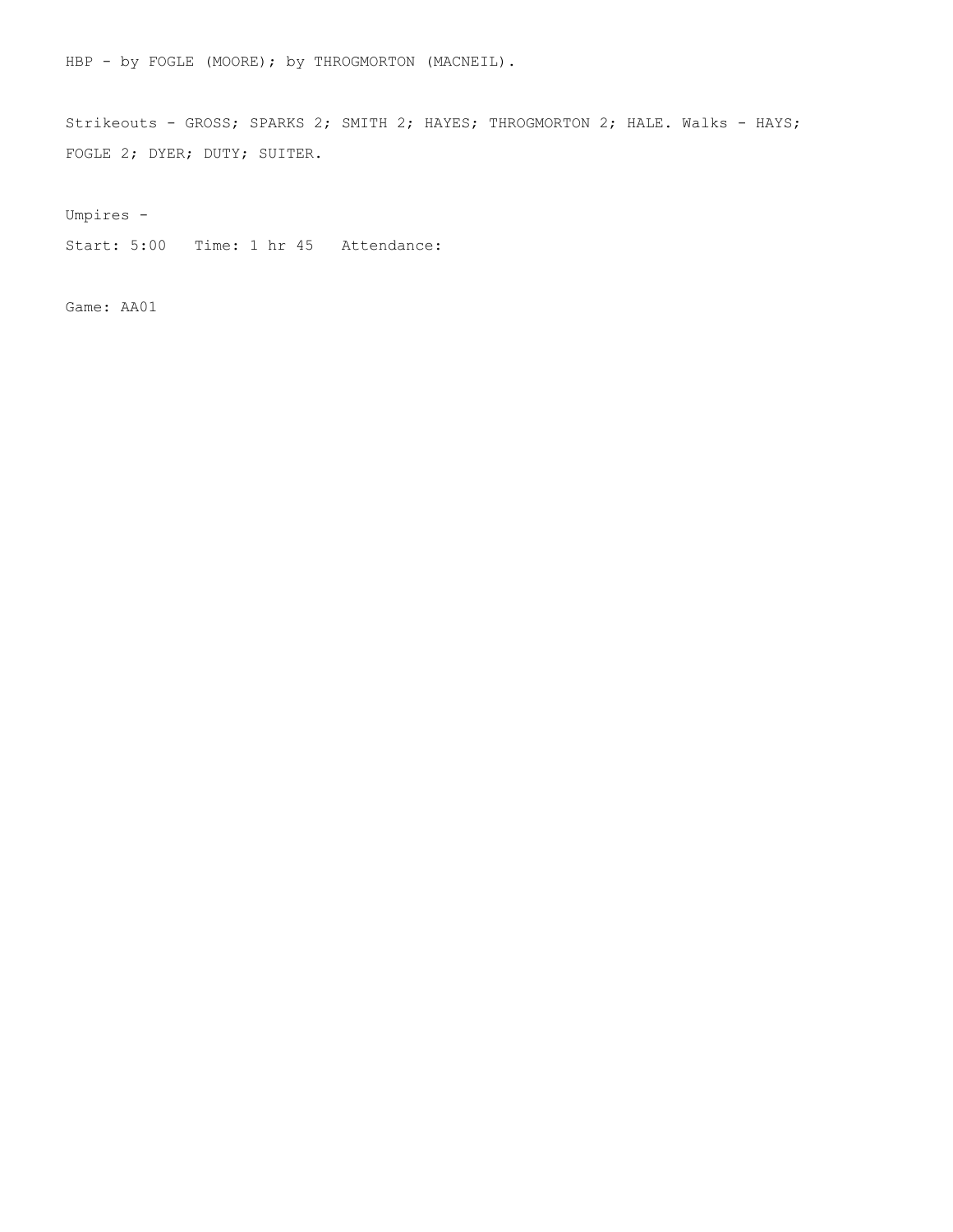## The Automated ScoreBook

LEXINGTON HIGH SCHOO at WHITE HOUSE HIGH SCH - Play-by-Play

May 22, 2012 at mcknight

Score by Innings R H E ----------------------------------------- LEXINGTON HIGH SCHOO 001 000 0 - 1 2 0 WHITE HOUSE HIGH SCH 001 331 X - 8 15 0 -----------------------------------------

LEXINGTON HIGH SCHOO starters: 4/lf HAYS; 2/2b MANESS, C; 25/c REEVES; 15/3b SPARKS; 3/1b BURNINE; 1/ss SMITH; 10/cf MOORE; 14/rf HAYES; 5/p THROGMORTON; WHITE HOUSE HIGH SCH starters:  $10/\text{rf}$  MACNEIL; 0/c SMITH; 14/p FOGLE; 24/cf DYER; 32/ss BYRD; 1/1b DUTY; 44/lf HALE; 8/2b LONG; 9/3b SUITER;

**LEXINGTON HIGH SCHOO 1st -** HAYS walked. MANESS, C popped up to c. REEVES singled; HAYS advanced to second. HAYS advanced to third. SPARKS struck out swinging. REEVES stole second. BURNINE grounded out to ss. *0 runs, 1 hit, 0 errors, 2 LOB.*

**WHITE HOUSE HIGH SCH 1st -** MACNEIL grounded out to p. SMITH singled to center field. FOGLE walked; SMITH advanced to second. DYER flied out to 2b. SMITH stole third. BYRD flied out to rf. *0 runs, 1 hit, 0 errors, 2 LOB.*

**LEXINGTON HIGH SCHOO 2nd -** SMITH flied out to cf. MOORE hit by pitch. HAYES flied out to cf. THROGMORTON struck out swinging. *0 runs, 0 hits, 0 errors, 1 LOB.*

**WHITE HOUSE HIGH SCH 2nd -** DUTY grounded out to ss. HALE struck out swinging. LONG grounded out to p. *0 runs, 0 hits, 0 errors, 0 LOB.*

**LEXINGTON HIGH SCHOO 3rd -** HAYS grounded out to 2b. MANESS, C tripled. REEVES flied out to cf, RBI; MANESS, C scored. SPARKS struck out swinging. *1 run, 1 hit, 0 errors, 0 LOB.*

**WHITE HOUSE HIGH SCH 3rd -** SUITER grounded out to p. MACNEIL hit by pitch. SMITH doubled to center field; MACNEIL advanced to third. FOGLE singled;